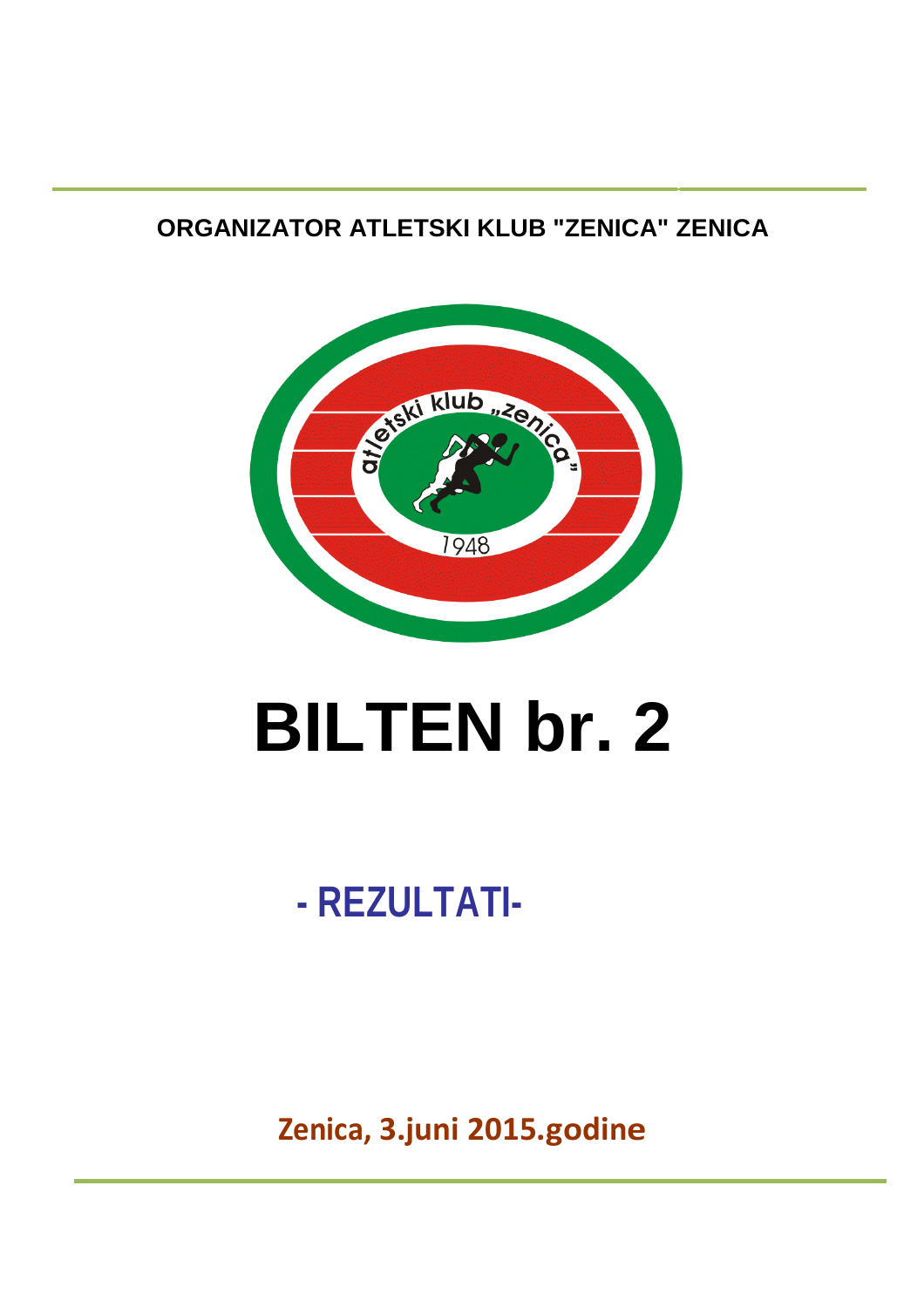### *ORGANIZACIONI ODBOR MITINGA*

| PREDSJEDNIK O.O. | - HUSEJIN SMAJLOVIĆ  |
|------------------|----------------------|
| PODPREDSJ. O.O.  | - SUAD KAKNJO        |
| <b>ČLAN</b>      | - BEHRUDIN DURAKOVIĆ |
| <b>ČLAN</b>      | - DAMIR BEGIC        |
| ČLAN             | - JASMIN HORIĆ       |
| <b>ČLAN</b>      | - SEMIR ŠUT          |
| <b>ČLAN</b>      | - JUSUF DURAKOVIĆ    |
| <b>ČLAN</b>      | - ESAD ČIVIĆ         |
| ČLAN             | - SENAD SARAJLIĆ     |
| ČLAN             | - EDIN BEGANOVIĆ     |
| ČLAN             | - FEÐA JOVANOVIĆ     |
| ČLAN             | - MIŠO-PEDALO        |
| ČLAN             | - AZIZ KEVELJ        |
| <b>ČLAN</b>      | - MLADEN SIMIĆ       |
| ČLAN             | - TAHIR ŠABIĆ        |
| ČLAN             | - SAJTO ČEHOVIĆ      |
| ČLAN             | - MIRSAD PRIPOLJAC   |
|                  |                      |

### *ORGANIZACIJA MITINGA*

| DIREKTOR TAKMIČENJA                                 | - AZIZ KEVELJ                                         |
|-----------------------------------------------------|-------------------------------------------------------|
| TEHNIČKA ORGANIZACIJA                               | - ZDENKO MILEUSNIĆ                                    |
| KOMESAR TAKMIČENJA                                  | - DRAGOMIR ČABRILO                                    |
| <b>SUDENJE</b>                                      | - ZBOR ATLETSKIH SUDIJA ZDK I KS                      |
| <b>VRHOVNI SUDLIA</b>                               | - FAHRUDIN ZRNIĆ                                      |
| PRIPREMA BORILIŠTA                                  | - J.P. ZA UPRAVLJANJE I ODRŽAVANJE SPORTSKIH OBJEKATA |
| ELEKTRON. MJERENJE TEZULTATA - HARUN IMAMOVIĆ       |                                                       |
| ELEKTRONSKO MJERENJE DUŽINA -,,ZEDIS" (HAMZA TALIĆ) |                                                       |
| PRIPREMA PODATAKA                                   | - AZIZ KEVELJ                                         |
| <b>IZRADA BILTENA</b>                               | - ESMIR OMANOVIĆ                                      |
| <b>BODOVANJE REZULTATA</b>                          | - MIROSLAV UBIPARIP                                   |
| <b>MEDICINSKO OBEZBJEĐENJE</b>                      | - KANTONALNA BOLNICA ZENICA                           |
| OBEZBJEĐENJE IMOVINE I LICA                         | - MUP ZENICA; - SEKURITI "KONDOR"                     |
| <b>ŠTAMPA</b>                                       | $-.$ FORMAT" – ZENICA                                 |
| <b>SPIKER</b>                                       | - MIRSAD PRIPOLIAC                                    |
| <b>SPIKER ANIMATOR</b>                              | - RADOSLAV SIMIĆ                                      |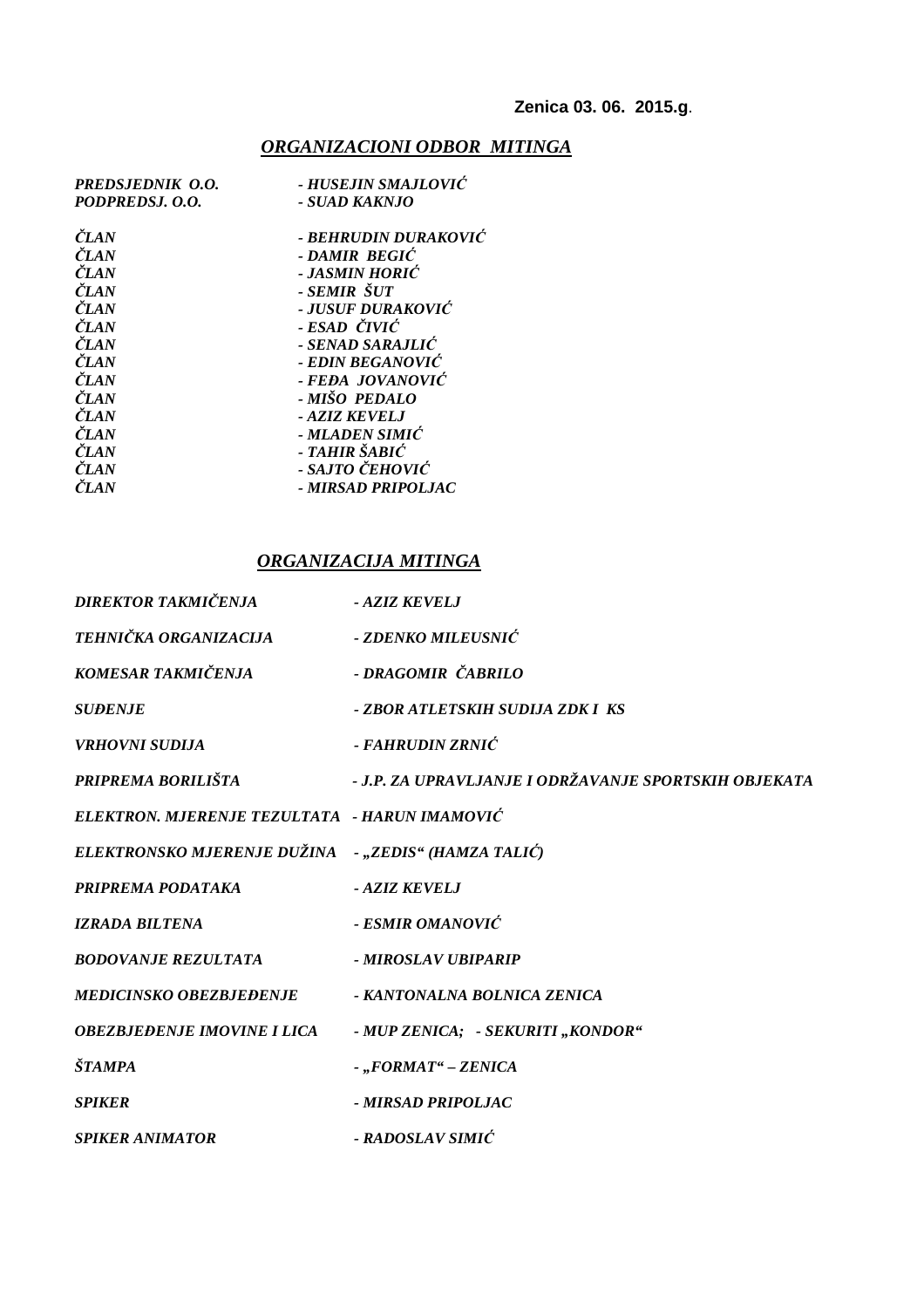### **TEHNIČKA UPUTSTVA**

- **PREUZIMANJE STARTNIH LISTI U KANCELARIJI (KOD GLAVNOG ULAZA U STADION) ZA**  TAKMIČARE IZ BIH, TE HOTELI "ZENICA" I "INTERNACIONAL"
- **SVLAČIONICE ZA TAKMIČARE br. I i II**
- **SVLAČIONICA ZA TAKMIČARKE br. VII i VIII**
- **SVLAČIONICE SLUŽE SAMO ZA PRESVLAČENJE, UMIVANJE I KORIŠTENJE WC- a**
- **ZA ČUVANJE STVARI ,OPREME ... ZADUŽENI SU PREDSTAVNICI EKIPA ZA NESTALE ILI OŠTEĆENE STVARI, SPRAVE, OPREMU, RAZNE PREDMETE, DRAGOCJENOSTI I SL. ORGANIZATOR NE SNOSI ODGOVORNOST**
- **ZAGRIJAVANJE TAKMIČARA NA POMOĆNIM TERENIMA**
- **ULAZ TAKMIČARA NA BORILIŠTA ODVIJAT ĆE SE SAMO NA POZIV SLUŽBENE OSOBE (ZAPADNI ULAZ) – KOD STARTA NA 100 m (VRIJEME ULASKA NA BORILIŠTA U SKLADU SA PRAVILIMA AS BiH O ORGANIZOVANJU I PROVOĐENJU ATLETSKIH TAKMIČENJA)**
- **IZLAZ TAKMIČARA SA BORILIŠTA PO ZAVRŠETKU DISCIPLINE ISTOČNI IZLAZ**
- **DODJELA PRIZNANJA POBJEDNICIMA OBAVIT ĆE SE 5min. PO ZAVRŠETKU DISCIPLINE, A NAGRADE ZA 6 NAJVREDNIJIH REZULTATA PO IAAF TABLICAMA – POSLIJE ZAVRŠETKA POSLJEDNJE DISCIPLINE**
- **MJERENJE SPRAVA U CALL ROOM-u**
- **EVENTUALNE ŽALBE SE PODNOSE VRHOVNOJ SUDIJSKOJ KOMISIJI UZ UPLATU KOTIZACIJE U IZNOSU OD 50,00 KM – 25 € (ista se vraća u slučaju pozitivnog rješenja žalbe).**
- **NEZVANIČNI REZULTATI ĆE SE MOĆI PRATITI NA OGLASNOJ TABLI U BLIZINI GLAVNOG ULAZA**
- **TAKMIČENJE SE ODVIJA PO PRAVILIMA I PROPOZICIJAMA AS BIH O ORGANIZOVANJU I PROVOĐENJU ATLETSKIH TAKMIČENJA**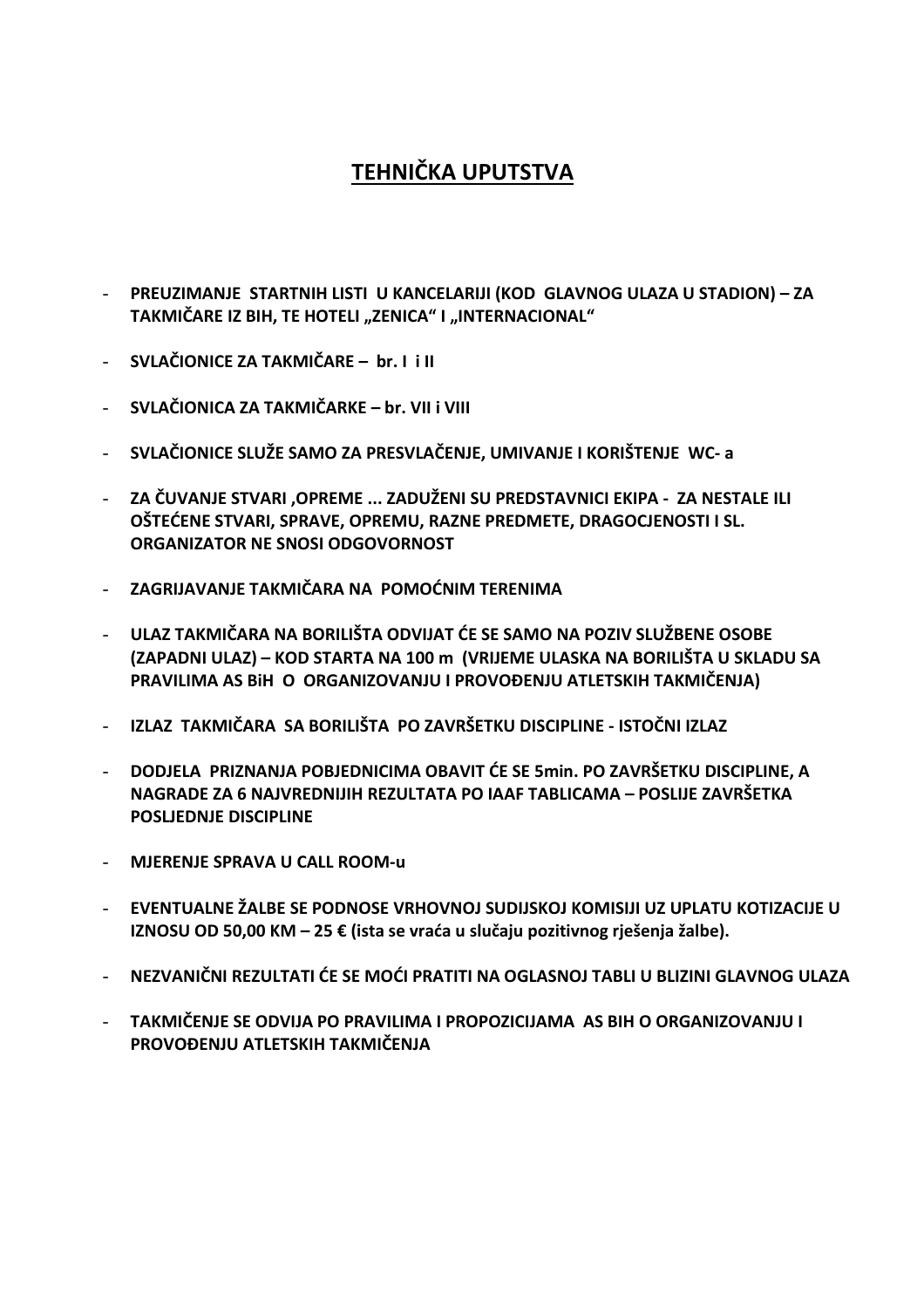### *TECHNICAL INSTRUCTIONS*

- **Start Lists can be taken in Meeting Office (near the main stadium entrance) for athletes from BiH, Athletes with accomodation in Hotel Zenica and Hotel Internacional can take their Start Lists in their Hotels.**
- **Locker Rooms number I and II are for male athletes.**
- **Locer Rooms number VII and VIII are for female athletes.**
- **Locker Rooms can be used just for changing clothes, washing and using the toilet.**
- **For safeguarding of items, equipment and etc.. team representatives are incharge – for lost or damaged things, devices, items, equipment, valuables and other organisator is not responsible.**
- **Warm Up area is in the auxiliary field.**
- **Athlete antrance on competition venues will be carried out only at the invitation of officials (west entrance) – near the start of 100 , (time of entrance in competition venues is in accordance with the Rules of AS BiH on organizing and conducting Athletics Competitions**
- **Athletes exit is after the end of discipline East exit.**
- **Award ceremony will be held 10 minutes after the end of each discipline, awards for 6 most valuable results based on IAAF tabels will be held after the end of last discipline.**
- **Measuring of requisites is in CALL ROOM.**
- **Eventual complaints can be applied to Supreme Court Comision with the payment of fee of 50,00 KM or 25 Euros (it's refundable if appeal if solved positive).**
- **Unofficial results can be followed on notice board near the main entrance.**

*Competition will beheld by Rules and Propositions of AS BiH on organizing and Conducting Athletics Competitions*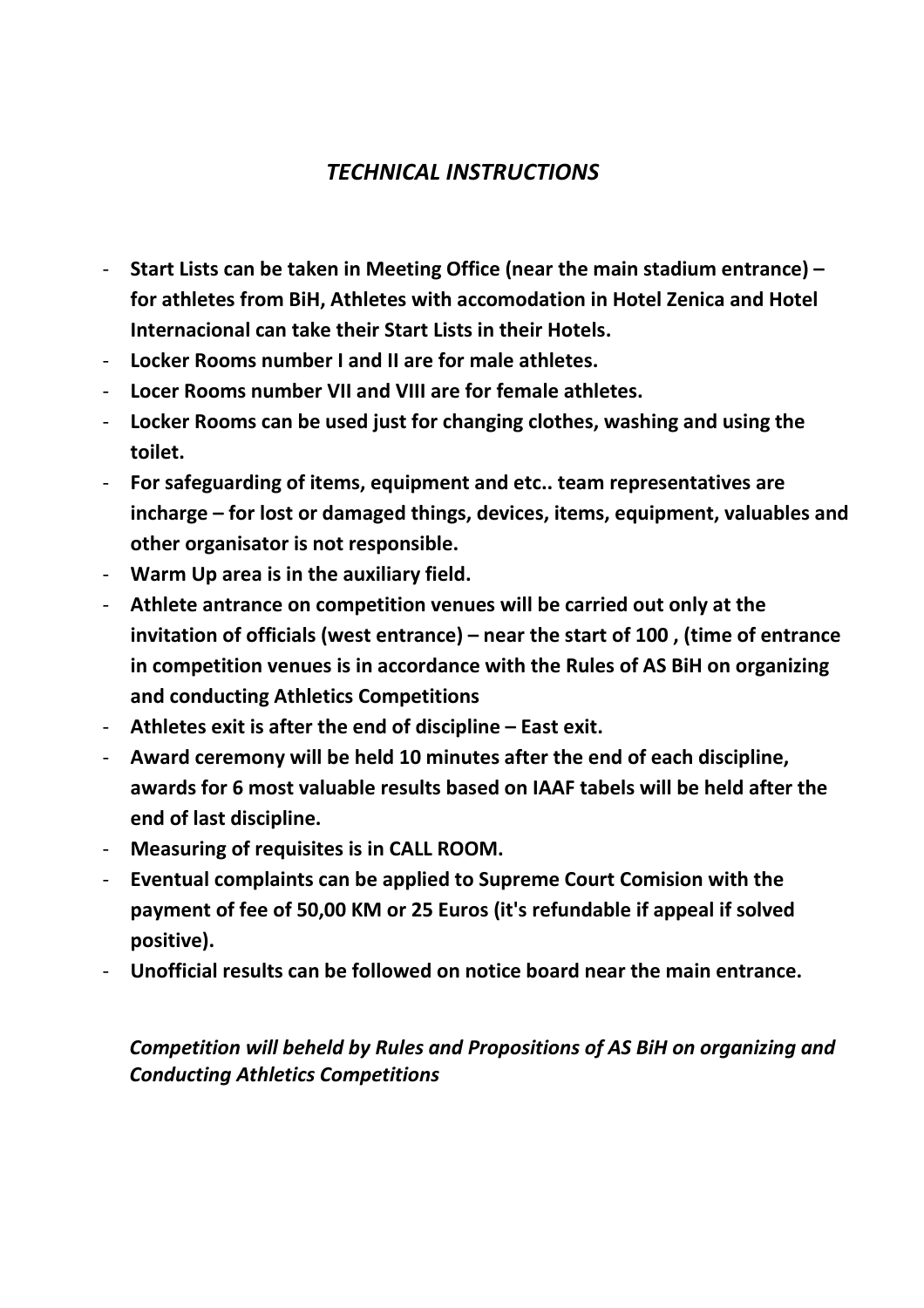*VI MEĐUNARODNI ATLETSKI MITING "ZENICA 2015"* 

### *SATNICA*

 *15:00 KLADIVO (Ž + M) 16:00 300 m (2001.g BIH) 16:05 DISK (Ž) 16.10-200m (Juniori) 16.20- 100 m – TRKA U KOLICIMA DALJ (Ž) 16.30 VIS (Ž) 16:35 80m PREDŠKOLSKI UZRAST 16.50- 110 m 17.00 -CEREMONIJA OTVORENJA KOPLJE (M) 17.15-100 m (Ž) DALJ (M) 17.25 -100 m (M) 17.30- KUGLA (M) 17.35 -800 m (M) 17:45-400 m (Ž) DISK(M) 17:55-3000 m (M) 18:15 1500 m(Ž)*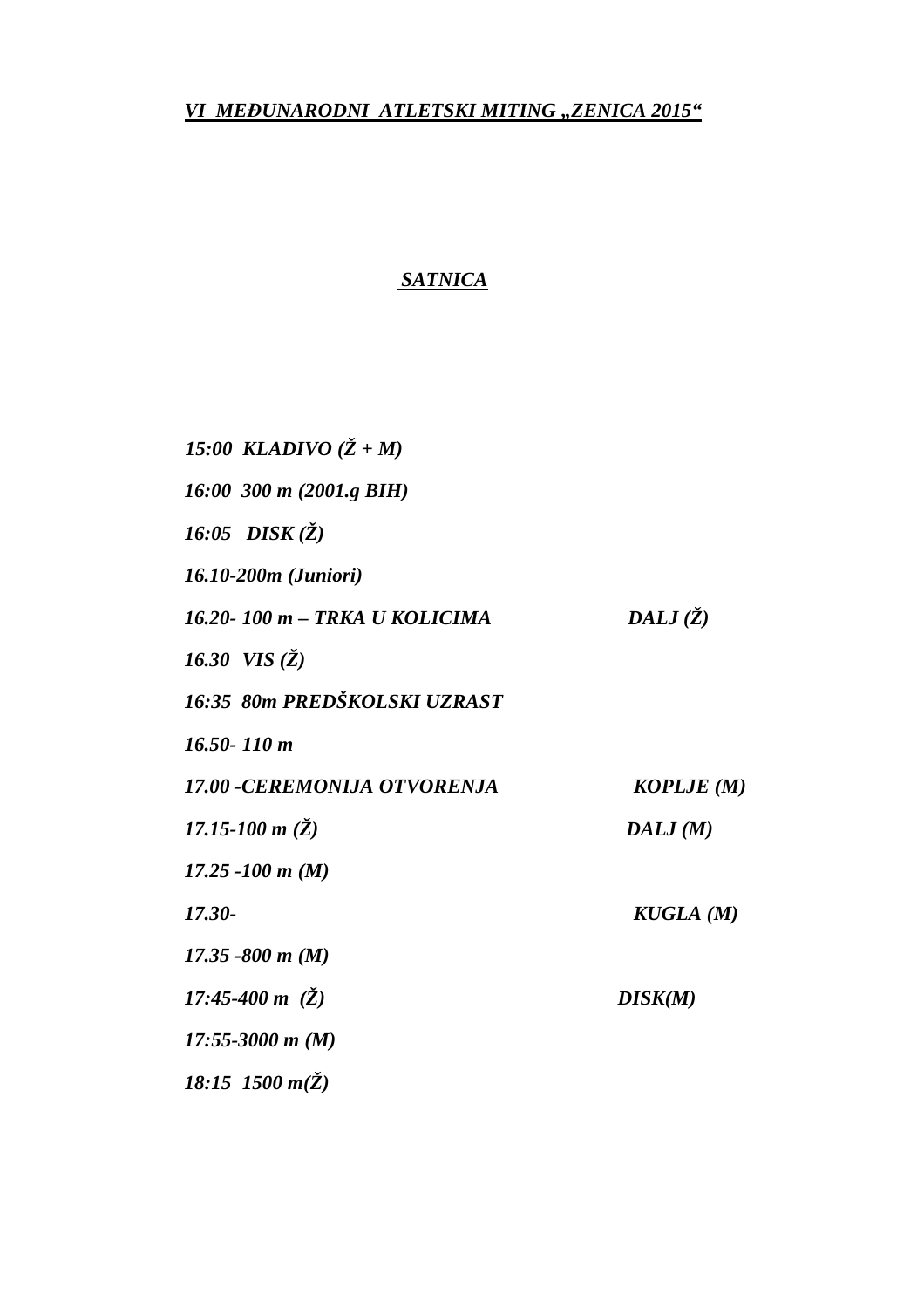### *,,ZENICA 2015"*

### *TIME TABLE*

| 15:00 H T $(W + M)$               |        |        |
|-----------------------------------|--------|--------|
| 16:00 300 m $(2001g \text{ BIH})$ |        |        |
| $16:05$ DT                        |        |        |
| 16.20-100 m - WHEELCHAIRS         |        | L J(W) |
| 16.30 $HJ(W)$                     |        |        |
| 16:35 80m KIDS                    |        |        |
| $16.50 - 110 m$                   |        |        |
| <b>17.00 -OPENING CEREMMONY</b>   |        | J T(M) |
| 17.15-100 $m(W)$                  | L J(M) |        |
| 17.25 -100 m $(M)$                |        |        |
| $17.30 -$                         |        | S P(M) |
| 17.35 -800 m $(M)$                |        |        |
| 17:45-400 m $(W)$                 |        | D T(M) |
| 17:55-3000 m $(M)$                |        |        |
| $18:15-1500$ m(W)                 |        |        |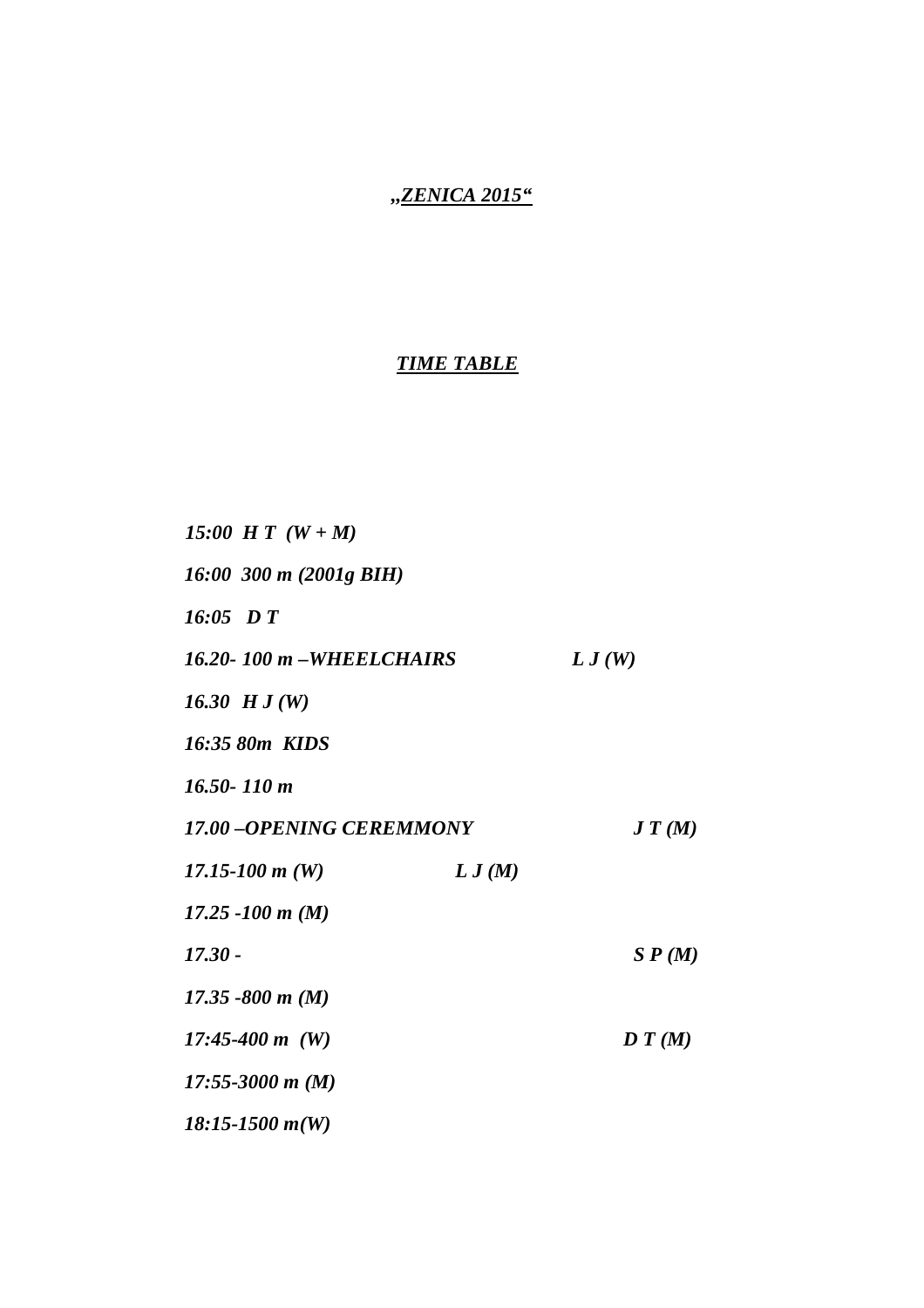

### *REKORDI MITINGA*



### *MUŠKI*

| <b>DISCIPLINA</b>  | <b>REKORD</b>         | <b>TAKMIČAR</b>           | <b>GODINA</b> | <b>DRZAVA</b> |
|--------------------|-----------------------|---------------------------|---------------|---------------|
| <b>KOPLJE</b>      | $77,57 \; \text{m}$   | <b>DEJAN MILEUSNIC</b>    | 2014          | <b>BIH</b>    |
| $110$ pr.          | 13,73                 | <b>JURICA GRABUŠIĆ</b>    | 2010          | <b>HR</b>     |
| <b>DALJ</b>        | $7,49 \text{ m}$      | <b>DINO PERVAN</b>        | 2013          | <b>HR</b>     |
| <b>KUGLA</b>       | $20,73 \; \mathrm{m}$ | <b>HAMZA ALIC</b>         | 2013          | <b>BIH</b>    |
| $100 \text{ m}$    | 10,51                 | NEDIM ČOVIĆ               | 2010          | <b>BIH</b>    |
| <b>DISK</b>        | 64,34 m               | <b>ROLAND VARGA</b>       | 2011          | <b>HR</b>     |
| 800 m              | 1:46.49               | <b>AMEL TUKA</b>          | 2013          | <b>BIH</b>    |
| 3000 m             | 8:03.75               | <b>HILARY KIPUN MAIYO</b> | 2014          | <b>SRB</b>    |
| <b>TROSKOK</b>     | 16,48                 | <b>ALLEN SIMMS</b>        | 2011          | <b>SAD</b>    |
| 1.500 <sub>m</sub> | 3:47.79               | <b>JASMIN LJALJIĆ</b>     | 2014          | <b>SRB</b>    |
| $200 \text{ m}$    | 22,01                 | <b>ANTONIO ZELIĆ</b>      | 2013          | <b>HR</b>     |
| <b>KLADIVO</b>     | 72,78                 | <b>WAGNER DOMINGOS</b>    | 2015          | <b>BRA</b>    |

### *ŽENE*

| <b>DISCIPLINA</b> | <b>REKORD</b>         | <b>TAKMIČAR</b>          | <b>GODINA</b> | <b>DRZAVA</b> |
|-------------------|-----------------------|--------------------------|---------------|---------------|
| <b>KLADIVO</b>    | $69.29 \text{ m}$     | <b>BARBARA SPILER</b>    | 2013          | <b>SLO</b>    |
| <b>TROSKOK</b>    | $13,10 \; \mathrm{m}$ | <b>ASLAN CAGDAS</b>      | 2011          | <b>TUR</b>    |
| $100 \text{ m}$   | $11:88 \; m$          | <b>SANDRA PARLOV</b>     | 2011          | <b>HR</b>     |
| VIS               | 175 cm                | <b>MLADENA PETRUSIC</b>  | 2012          | <b>BIH</b>    |
| <b>DISK</b>       | $60.20 \text{ m}$     | <b>DRAGANA TOMASEVIC</b> | 2015          | <b>SRB</b>    |
| 400 m             | 53:13                 | <b>KSENIJA KARANDYUK</b> | 2013          | <b>UKR</b>    |
| 1500 m            | 4:10.33               | <b>LUIZA GEGA</b>        | 2014          | <b>ALB</b>    |
| <b>DALJ</b>       | 6,01                  | ANA MEDIĆ                | 2014          | <b>CRO</b>    |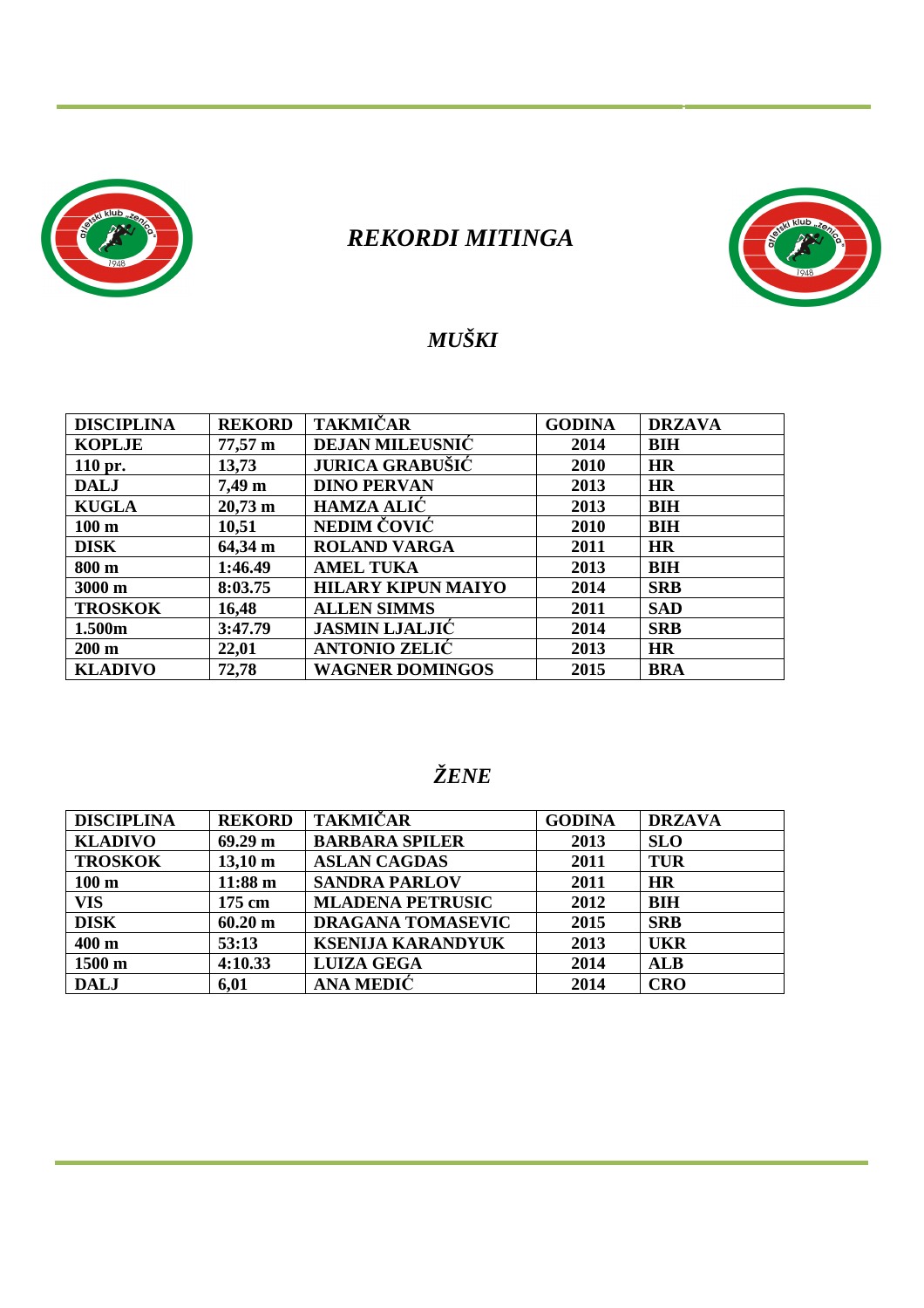|                       | <b>DISCIPLINA</b> | $300 m - 2001$ .g i mlađi |       |                |                 |
|-----------------------|-------------------|---------------------------|-------|----------------|-----------------|
|                       | Event             | 300 m - Young             |       |                |                 |
| <b>VRIJEME - TIME</b> |                   | 16:00                     |       |                |                 |
| PLAS.                 | Startni broj      | Ime i prezime             | God.  | Država - Klub  | <b>Rezultat</b> |
|                       | Bib               | Name and Surname          | BY    | Country - Club | Result          |
|                       |                   |                           |       |                |                 |
| $\mathcal{L}$         | 001               | Ajna Sivac                | 2001. |                | 46.54           |
| 4                     | 002               | Nejla Begić               | 2004. |                | 57.56           |
| 5                     | 003               | Nejra Čajdrić             | 2005. |                | 1:04.16         |
| 3                     | 004               | Emir Hrnjadović           | 2003. |                | 51.07           |
|                       | 005               | Anes Šabić                | 2001. |                | 41.29           |

### **DISCIPLINA**

**100m – trka u kolicima**

Event

100 m -

|       | VRIJEME - TIME                | 16:20            |      |                |                 |
|-------|-------------------------------|------------------|------|----------------|-----------------|
| PLAS. | Startni broj<br>Ime i prezime |                  | God. | Država - Klub  | <b>Rezultat</b> |
|       | Bib                           | Name and Surname | BY   | Country - Club | Result          |
|       |                               | Srećko Jorgić    |      | <b>BiH</b>     | 27.67           |
| 6     |                               | Dražensko Tubak  |      | <b>BiH</b>     | 34.75           |
| 5     |                               | Samir Spahić     |      | <b>BiH</b>     | 33.45           |
| 8     |                               | Esad Čamđić      |      | <b>BiH</b>     | 39.70           |
| 7     |                               | Hasan Jašarević  |      | <b>BiH</b>     | 35.48           |
| 2     |                               | Ferid Fazlić     |      | <b>BiH</b>     | 29.65           |
| 3     |                               | Harun Aliefendić |      | <b>BiH</b>     | 31.43           |
| 4     |                               | Redžib Talić     |      | <b>BiH</b>     | 32.02           |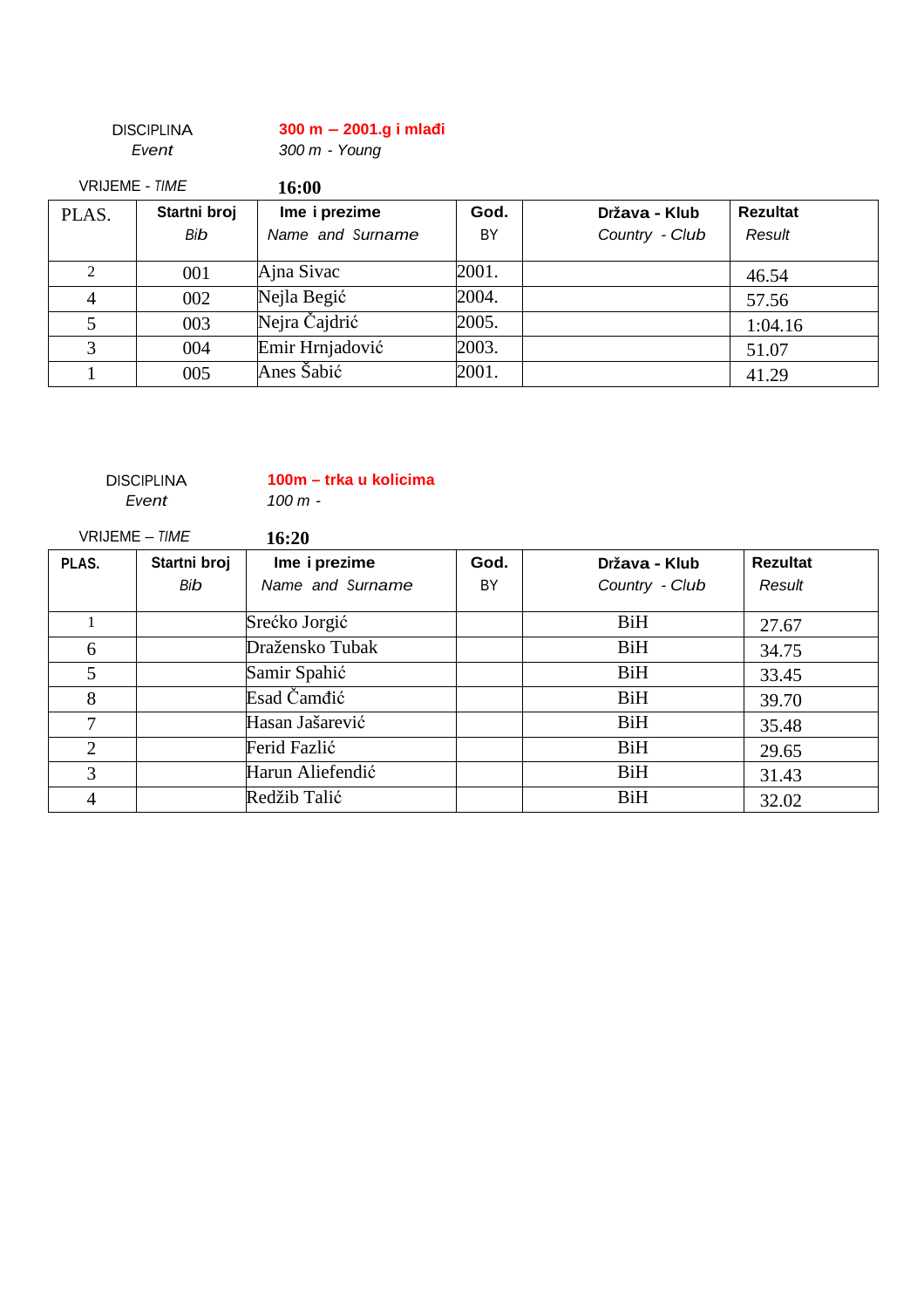DISCIPLINA **Bacanje kladiva – (Ž+M)**

#### Event Hammer Throw –Men and Women

VRIJEME - TIME **15:00** 

| Plas.          | St.br.                   | Ime i prezime          | God. | <b>Država</b>     | Rezult. |                  | Pokušaji / Attempt |                  |                  |                  |                   |
|----------------|--------------------------|------------------------|------|-------------------|---------|------------------|--------------------|------------------|------------------|------------------|-------------------|
|                | Bib                      | Name and Surname       | BY   | Country<br>Result |         |                  | Ш                  | Ш                | IV               | v                | VI                |
|                | ŽENE(Ž)                  |                        |      |                   |         |                  |                    |                  |                  |                  |                   |
| 5              | 007                      | Stefani Vukajlović     | 96   | <b>BIH</b>        | 47,72   | 46,09            | $\boldsymbol{X}$   | $\boldsymbol{X}$ | 47,72            | $\boldsymbol{X}$ | $\boldsymbol{X}$  |
| $\overline{4}$ | 008                      | Melisa Zukan           | 94   | <b>BIH</b>        | 48,28   | 48,28            | $\boldsymbol{X}$   | $\boldsymbol{X}$ | 44,05            | $\boldsymbol{X}$ | 46,77             |
| $\overline{2}$ | $\qquad \qquad -$        | Barbara Špiler         | 92   | <b>SLO</b>        | 66,61   | 62,18            | 65,29              | $\boldsymbol{X}$ | $\boldsymbol{X}$ | 66,61            | $\boldsymbol{X}$  |
| 3              | 009                      | Petra Jakeljić         | 95   | <b>HRV</b>        | 55,99   | $\boldsymbol{X}$ | $\boldsymbol{X}$   | 53,72            | 55,99            | 54,92            | 54,95             |
|                | $\overline{\phantom{0}}$ | Rosa Rodrigues         | 86   | VENEC.            | 66,67   | 65,28            | $\boldsymbol{X}$   | $\boldsymbol{X}$ | 66,67            | 65,48            | 63,95             |
|                |                          |                        |      | MUŠKARCI (M)      |         |                  |                    |                  |                  |                  |                   |
| $\bf{I}$       | -                        | <b>Wagner Domingos</b> | 83   | <b>BRA</b>        | 72,78   | 70,14            | 27,78              | 72,09            |                  |                  | 70,03 70,66 71,40 |
| $\overline{2}$ | 106                      | Ervin Posavljak        | 97   | <b>BIH</b>        | 42,08   | $\boldsymbol{X}$ | 39,83              | 39,77            | 42,08            | $\boldsymbol{X}$ | $\boldsymbol{X}$  |

DISCIPLINA

**200 m – Muškarci juniori**

Event

 $200 m - M$ en juniors VRIJEME – TIME **16:10** 

| Plasman        | Startni broj<br>Bib | Ime i prezime<br>God.<br>Name and Surname<br>BY |    | Država – Klub<br>Country - Club | <b>Rezultat</b><br>Result | W |
|----------------|---------------------|-------------------------------------------------|----|---------------------------------|---------------------------|---|
|                |                     |                                                 |    |                                 |                           |   |
| 6              | 010                 | Eldin Boja                                      | 99 | BiH                             | 23.82                     |   |
| 3              | 011                 | Cangeli Lulizim                                 |    | <b>ALB</b>                      | 22.82                     |   |
| 8              | 012                 | Hamza Šehić                                     | 99 | <b>BiH</b>                      | 24.19                     |   |
| 2              | 013                 | Emin Smriko                                     | 95 | <b>BiH</b>                      | 22.64                     |   |
| $\overline{4}$ | 014                 | Aldin Ćosić                                     | 95 | <b>BiH</b>                      | 22.98                     |   |
|                | 015                 | Antonio Zelić                                   |    | <b>CRO</b>                      | 21.98                     |   |
|                | 016                 | Jonaldo Quku                                    | 98 | <b>ALB</b>                      | 23.37                     |   |
|                |                     | Edis Lihovac                                    |    | <b>BiH</b>                      | 24.19                     |   |

**DISCIPLINA** 

**Skok u dalj – (Ž)**

Event

### Long jump – Women

VRIJEME – TIME **16:20** 

| Plas.        | St.br.     | Ime i prezime     | God. | <b>Država</b> | Rezult. | Pokušaji / Attempt |      |   |      |      |      |
|--------------|------------|-------------------|------|---------------|---------|--------------------|------|---|------|------|------|
|              | <b>Bib</b> | Name and Surname  | BY   | Country       | Result  |                    | Ш    | Ш | IV   | V    | VI   |
| 2            | 018        | Katarina Komarica | 98   | <b>CRO</b>    | 5,45    | 5,17               | 5,45 | X | 5,37 | X    | 4,99 |
| <b>DNS</b>   | 019        | Martina Dadić     | 92   | <b>CRO</b>    |         |                    |      |   |      |      |      |
| <b>DNS</b>   | 020        | Ana Medić         | 92   | <b>CRO</b>    |         |                    |      |   |      |      |      |
| <b>DNS</b>   | 021        | Melika Kasumović  | 93   | <b>BIH</b>    |         |                    |      |   |      |      |      |
| $\mathbf{1}$ | 022        | Tanja Marković    | 91   | <b>BIH</b>    | 5,79    | 5,51               | X    | X | 5,79 | 5,58 | 5,74 |
| <b>DNS</b>   | 023        | Jerca Petrović    | 96   | <b>SLO</b>    |         |                    |      |   |      |      |      |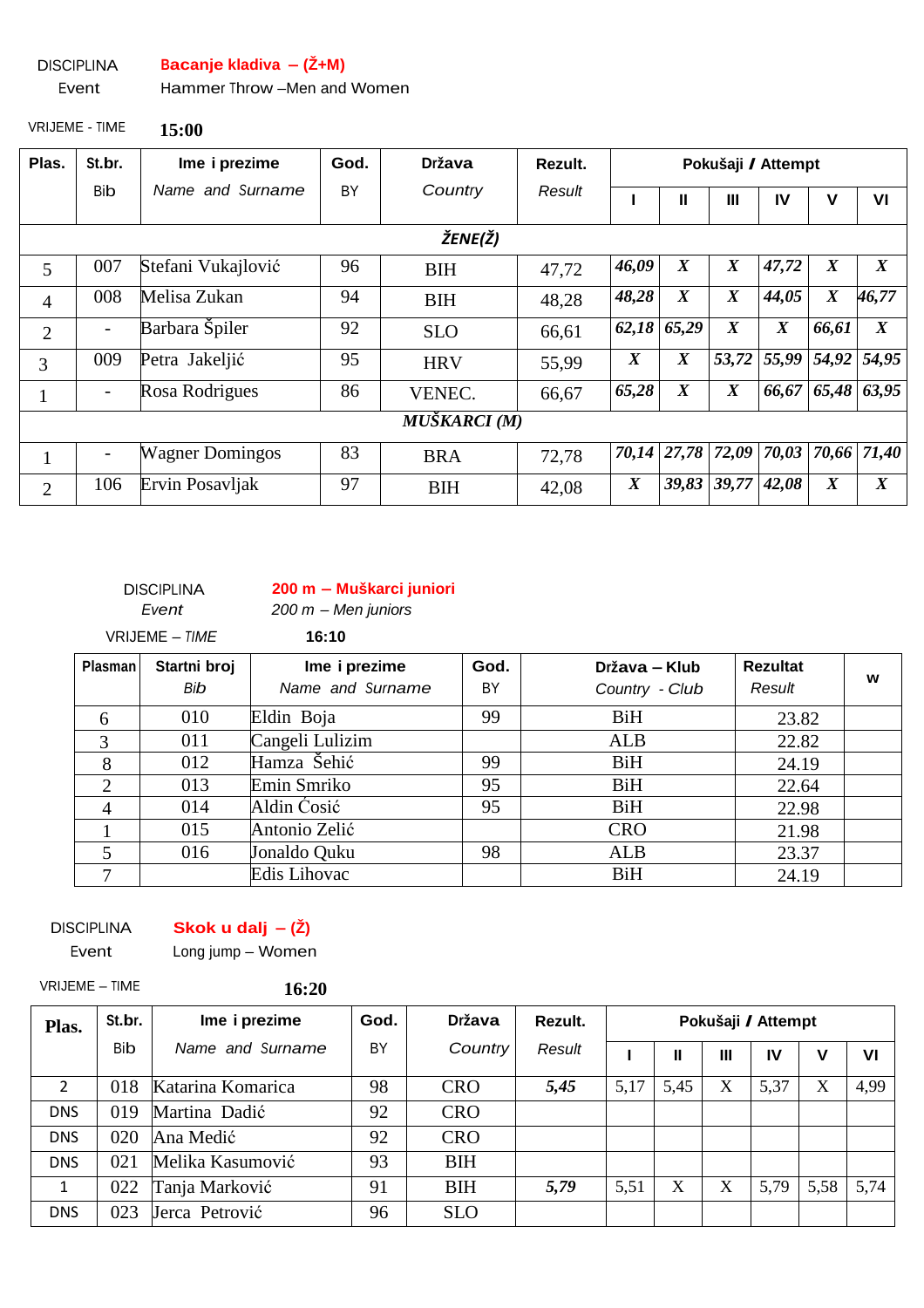| <b>DISCIPLINA</b> | $110m - (M)$ |
|-------------------|--------------|
| Event             | 110 m – Men  |
| VRIJEME – TIME    | <b>16:50</b> |

| PLAS. | St. Br.<br>Bib | Ime i prezime<br>Name and Surname | God.<br>BY | Država – Klub<br>Country - Club | <b>Rezultat</b><br>Result | w      |
|-------|----------------|-----------------------------------|------------|---------------------------------|---------------------------|--------|
|       | 024            | Luka Radoš                        | 96         | BIH                             | <b>DNS</b>                |        |
|       |                | Mehdi Mersni                      | 88         | <b>TUN</b>                      | 15.64                     | $+1,0$ |
|       |                | Milen Valkanov                    |            | <b>BUG</b>                      | 15.09                     | $+1,0$ |
|       | 025            | Mahir Kurtalić                    | 95         | <b>BIH</b>                      | 14.48                     | $+1,0$ |
|       | 026            | David Šarančić                    | 95         | <b>CRO</b>                      | <b>DNS</b>                |        |

### **Bacanje diska – (Ž)**

DISCIPLINA Event

Diskus Throw – Women

|       | VRIJEME - TIME           | 16:05             |      |                |         |       |             |                    |                             |             |       |
|-------|--------------------------|-------------------|------|----------------|---------|-------|-------------|--------------------|-----------------------------|-------------|-------|
| Plas. | St.br.                   | Ime i prezime     | God. | Država – Klub  | Rezult. |       |             | Pokušaji / Attempt |                             |             |       |
|       | Bib                      | Name and Surname  | BY   | Country - Club | Result  |       | Ш           | Ш                  | IV                          | V           | VI    |
| 2     | 027                      | Gorana Tešanović  | 77   | <b>BIH</b>     | 46,35   | 44,67 | X           |                    | $44,40$   $45,85$   $44,11$ |             | 46,35 |
| 3     | 028                      | Ivana Vuletić     | 97   | <b>CRO</b>     | 44,59   |       |             | 36,60 40,48 37,39  | 44,59                       | X           | X     |
| 4     | 029                      | Nataša Bogovac    | 97   | <b>BiH</b>     | 37,30   |       | 35,27 36,00 | X                  |                             | 35,20 37,30 | X     |
| 6     | 030                      | Mateja Efremovska |      | <b>MAK</b>     | 26,94   | X     | X           | 16,50              | X                           | 26,94       | X     |
|       | $\overline{\phantom{a}}$ | Dragana Tomašević | 82   | <b>SRB</b>     | 60,20   |       | 56,60 60,13 | 60,20              | 57,91                       | X           | 58,49 |
| 5     | 031                      | Merima Džidić     | 97   | <b>BIH</b>     | 29,05   | X     | 29,05       | X                  | X                           | X           | 28,59 |

#### DISCIPLINA **Bacanje diska – (M)**

Event Diskus Throw – Men

VRIJEME – TIME **17:45** 

| Plas.          | St.br.                   | Ime i prezime    | God.   | Država – Klub  | Rezult.    |       |   | Pokušaji / Attempt |    |                                       |              |
|----------------|--------------------------|------------------|--------|----------------|------------|-------|---|--------------------|----|---------------------------------------|--------------|
|                | <b>Bib</b>               | Name and Surname | BY     | Country - Club | Result     |       | Ш | Ш                  | IV | V                                     | VI           |
| $\overline{2}$ | 032                      | Ivan Kukuličić   |        | CG             | 58,71      |       |   |                    |    | 53,38 53,54 53,31 58,71 54,17 54,48   |              |
| 6              | 033                      | Zlatan Šeranić   |        | <b>BiH</b>     | 45,17      | 43,52 | X |                    |    | 44, 34 44, 11 45, 17                  | $\mathbf{X}$ |
| 5              | 034                      | Tadej Hribar     |        | <b>SLO</b>     | 54,92      |       |   |                    |    | 54,92 53,43 53,06 52,76 52,71 54,81   |              |
| 4              | 035                      | Marin Vlašić     |        | <b>CRO</b>     | 55,68      | 54,68 | X |                    |    | 53,59 51,03 53,98 55,48               |              |
|                | $\overline{\phantom{a}}$ | Ronald Varga     |        | <b>MAD</b>     | 62,56      |       |   |                    |    | $62,18$ 61,34 62,56 62,39 62,54 61,12 |              |
|                | $\overline{\phantom{a}}$ | Marin Premeru    |        | <b>CRO</b>     | <b>DNS</b> |       |   |                    |    |                                       |              |
| 3              | $\overline{\phantom{a}}$ | Peter Savany     |        | <b>MAD</b>     | 58,28      |       |   |                    |    | 52,96 55,07 56,02 57,81 58,28 56,86   |              |
|                | 006                      | Nermin Štitkovac | $00\,$ | <b>BIH</b>     | <b>DNS</b> |       |   |                    |    |                                       |              |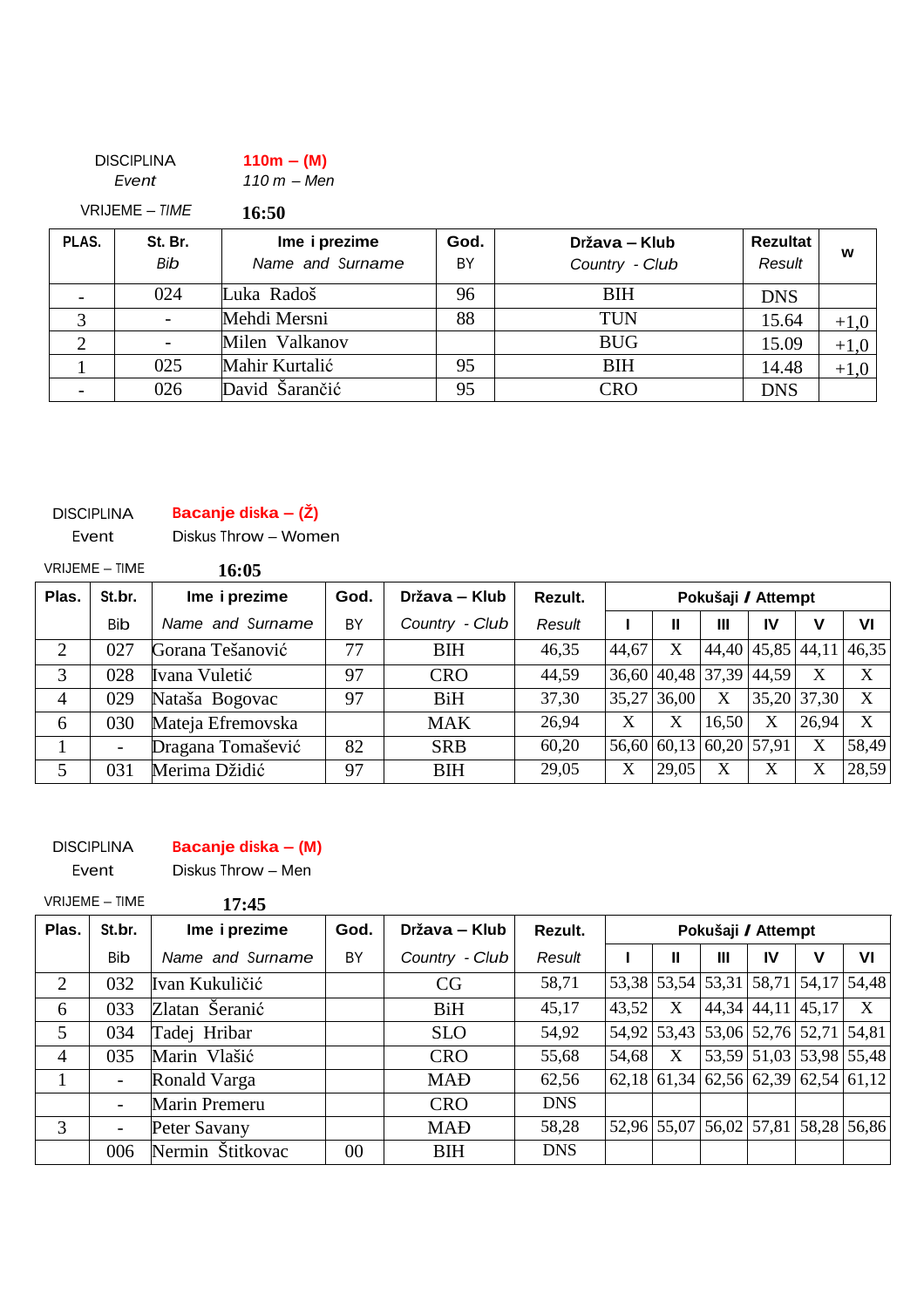DISCIPLNA Event **100 m – (Ž)**  100 m –Women VRIJEME - TIME **17:15** 

| Plas. | Startni broj | Ime i prezime       | God. | Država - Klub  | Rezultat   |        |
|-------|--------------|---------------------|------|----------------|------------|--------|
|       | Bib          | Name and Surname    | BY   | Country - Club | Result     | W      |
|       | 036          | Svjetlana Graorac   | 95   | <b>BIH</b>     | <b>DNS</b> |        |
|       | 037          | Maja Fijačko        | 85   | <b>CRO</b>     | <b>DNS</b> |        |
| ◠     |              | Viktorija Nikolenko | 91   | <b>UKR</b>     | 12.30      | $+0,2$ |
|       | 038          | Katarina Sirmić     | 91   | <b>SRB</b>     | 12.04      | $+0,2$ |
|       | 039          | Nika Župa           | 94   | <b>CRO</b>     | 12.32      | $+0,2$ |
|       | 040          | Ana Ilijašević      | 95   | <b>BIH</b>     | <b>DNS</b> |        |

DISCIPLINA

**Skok u dalj – (M)**

Event Long Jump – Men

VRIJEME-TIME **17:15** 

| Plas.          | St.br.     | Ime i prezime<br>lName and | God | <b>Država</b> | Rezult.    |   |      | Pokušaji / Attempt |             |       |             |      |  |  |
|----------------|------------|----------------------------|-----|---------------|------------|---|------|--------------------|-------------|-------|-------------|------|--|--|
|                | <b>Bib</b> | lSurname                   | BY  | Country       | Result     | w |      | Ш                  | Ш           | IV    | $\mathbf v$ | VI   |  |  |
| 5              | 041        | Suad Bashku                | 98  | <b>ALB</b>    | 6,45       |   | 6,45 | 6,21               | 6,35        | 6,26  | 6,41        | 6,13 |  |  |
| $\overline{4}$ | 042        | Ergys Gjecaj               | 98  | <b>ALB</b>    | 6,59       |   | 6,35 | 6,45               | 6,59        | 6,31  | 6,37        | 6,26 |  |  |
|                | 043        | Andro Dužević              |     | <b>CRO</b>    | <b>DNS</b> |   |      |                    |             |       |             |      |  |  |
| 3              | 044        | Nikola Brkić               | 96  | <b>BIH</b>    | 6,88       |   | 6,55 | 6,88               | $6,65$ 6.61 |       | 6,75        | 6,68 |  |  |
|                | 045        | Žiga Vrščar                | 92  | <b>SLO</b>    | <b>DNS</b> |   |      |                    |             |       |             |      |  |  |
| 1              |            | Danijel Dobrev             |     | <b>BUG</b>    | 7,47       |   | 7,36 | 7,47               | 7,45        | X     | X           | X    |  |  |
| $\overline{2}$ | 046        | Ivan Gagro                 |     | <b>BiH</b>    | 7,04       |   | X    | 6,97               | X           | X     | 6,68        | 7,04 |  |  |
| 7              | 047        | Sedin Heco                 | 97  | <b>BiH</b>    | 5,93       |   | 5,93 | 5,61               | X           | 5,83  | X           | X    |  |  |
| 6              | 060        | Marko Obradović            | 97  | <b>BiH</b>    | 6,37       |   | X    | 6,02               | 6,18        | 16,37 | 6,32        | 6,28 |  |  |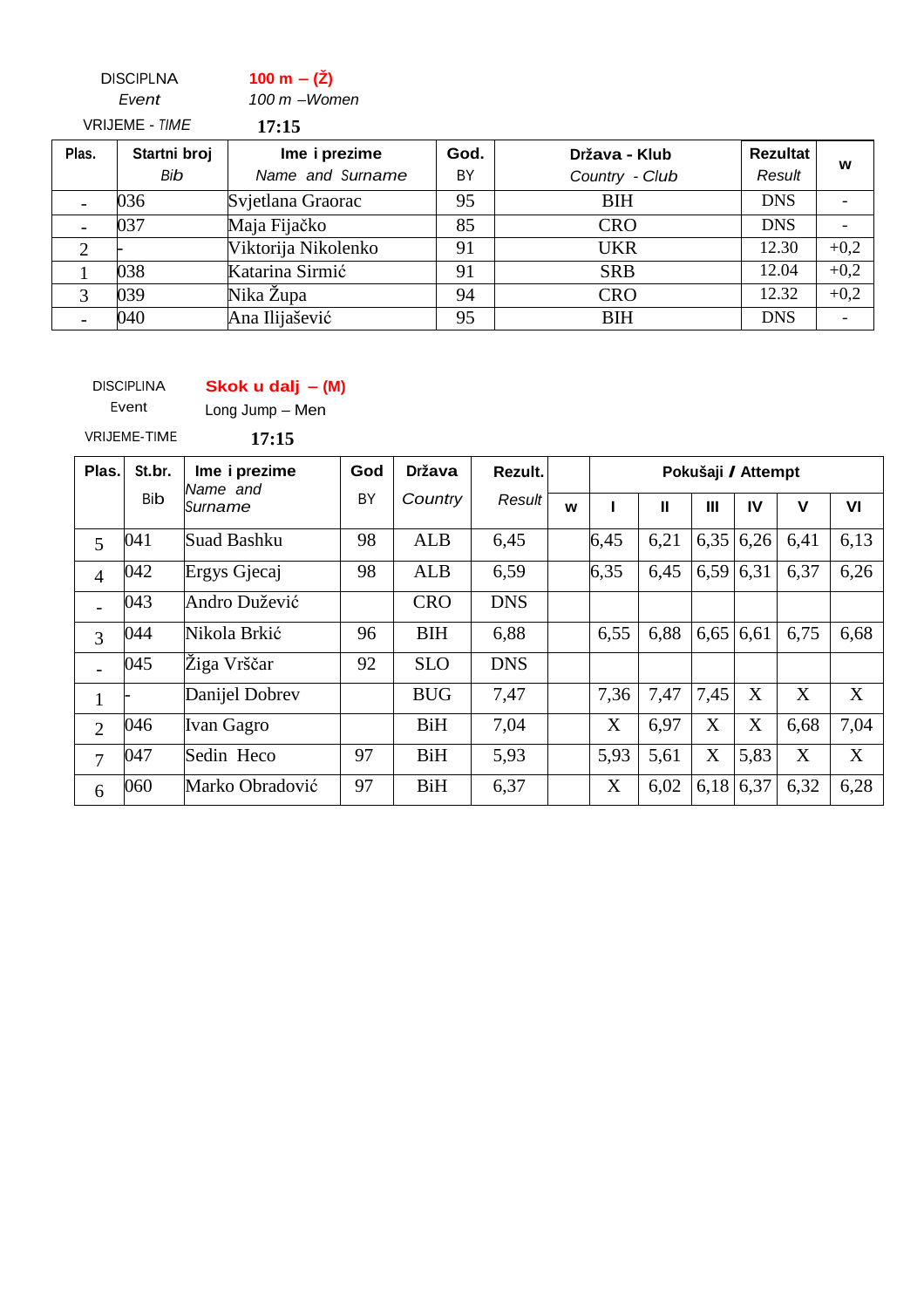#### DISCIPLINA **Bacanje kugle – (M)**

Event Shot Put – Men

VRIJEME – TIME **17:30** 

| Plas.          | St.br.     | Ime i prezime           | God          | <b>Država</b> | Rezult.    |             |                               |              | Pokušaji / Attempt |                               |                          |
|----------------|------------|-------------------------|--------------|---------------|------------|-------------|-------------------------------|--------------|--------------------|-------------------------------|--------------------------|
|                | <b>Bib</b> | Name and Surname        | <sub>B</sub> | Country       | Result     |             | Ш<br>Ш                        |              | IV                 | v                             | VI                       |
| 7              | 048        | Aleksandar<br>Novaković | 95           | <b>BIH</b>    | 15,00      |             |                               |              |                    |                               |                          |
| 6              | 049        | Emir Čamđić             | 97           | <b>BIH</b>    | 15,16      |             | 14,55 14,63 14,49             |              | $\mathbf{x}$       | $\mathbf{X}$                  | 15,00                    |
| 5              |            | Nedžad Mulabegović      |              | <b>CRO</b>    | 18,13      |             | 13,77 15,16                   | X            | 13,93              | X                             | X                        |
| 3              |            | Marin Premeru           |              | <b>CRO</b>    | 19,42      |             |                               |              |                    | 19.12 19.42 19.16 19.47 19.49 | $\overline{\phantom{a}}$ |
| $\overline{2}$ |            | Kemal Mešić             |              | <b>BIH</b>    | 20,11      |             | 18,97 20,11 19,84 20,05 19,91 |              |                    |                               | $\mathbf{x}$             |
| $\mathbf{1}$   |            | Hamza Alić              | 79           | <b>BIH</b>    | 20,50      | 20,22 20,50 |                               | $\mathbf{x}$ | $\mathbf{x}$       | 19,72                         | $\mathbf X$              |
|                | 050        | Jasmin Mujezin          |              | <b>BIH</b>    | <b>DNS</b> |             |                               |              |                    |                               |                          |
| 5              | 051        | Dejan Skočo             | 96           | <b>BIH</b>    | 14,66      | 14,66       | $\mathbf{x}$                  | $\mathbf{x}$ | $\mathbf{x}$       | X                             | X                        |
| $\mathbf{1}$   | 052        | <b>Mesud Pezer</b>      | 94           | <b>BiH</b>    | 19,07      |             | 18,15 19,07                   |              | 18,95 19,07        | $\mathbf X$                   | $\mathbf{x}$             |
| VK             | 058        | Ahymara Espinoza        | 85           | <b>VEN</b>    | 17,11      | 15,25       | $\mathbf{x}$                  | $\mathbf{X}$ |                    | 16,07 16,36 17,11             |                          |

DISCINA Event

**100 m – (M)**  100 m – Men

VRIJEME-TIME **17:25 w - +0,3**

|                | Plasman Startni br | Ime i prezime      | God. | Država – Klub  | <b>Rezultat</b> |
|----------------|--------------------|--------------------|------|----------------|-----------------|
|                | Bib                | Name and Surname   | BY   | Country - Club | Result          |
|                |                    | grupa / Heat I     |      |                |                 |
| 5              | 053                | Hasib Muratović    | 96   | <b>BIH</b>     | 11.44           |
|                | 066                | Blagota Petričević | 96   | CG             | 10.77           |
| $\overline{4}$ | 055                | Ahac Moreti        | 95   | <b>SLO</b>     | 11.28           |
| 2              | 056                | Blaž Brulc         | 92   | <b>SLO</b>     | 10.85           |
| 3              | 057                | Dejan Rašeta       | 94   | <b>BIH</b>     | 11.04           |
| $\tau$         | 016                | Jonaldo Quku       |      | <b>ALB</b>     | 11.59           |
| 6              | 024                | Emin Smriko        | 96   | <b>BIH</b>     | 11.51           |
| <b>DNS</b>     | 059                | Nikola Oljača      |      | <b>SRB</b>     | <b>DNS</b>      |

### *II grupa/Heat II* **w - +1,5**

| Plasman                     | Startni br<br>God.<br>Ime i prezime<br>Država - Klub |                    |           | <b>Rezultat</b> |            |
|-----------------------------|------------------------------------------------------|--------------------|-----------|-----------------|------------|
|                             | <b>Bib</b>                                           | Name and Surname   | <b>BY</b> | Country - Club  | Result     |
| 3                           | 046                                                  | Ivan Gagro         | 94        | <b>BiH</b>      | 10,85      |
| 6                           | 061                                                  | Ivan Marković      | 95        | <b>SRB</b>      | 11,35      |
|                             | 026                                                  | David Šarančić     | 95        | <b>CRO</b>      | <b>DNS</b> |
|                             |                                                      | Zvonimir Ivašković | 94        | <b>CRO</b>      | <b>DNS</b> |
|                             | 063                                                  | Luka Šakota        | 94        | <b>CRO</b>      | 10,74      |
| $\mathcal{D}_{\mathcal{L}}$ | 064                                                  | Goran Podunavac    | 91        | <b>SRB</b>      | 10,83      |
| 5                           | 065                                                  | Antonio Zelić      | 94        | <b>CRO</b>      | 11,06      |
| 4                           | 054                                                  | Sait Huseinbašić   | 94        | <b>BiH</b>      | 10,88      |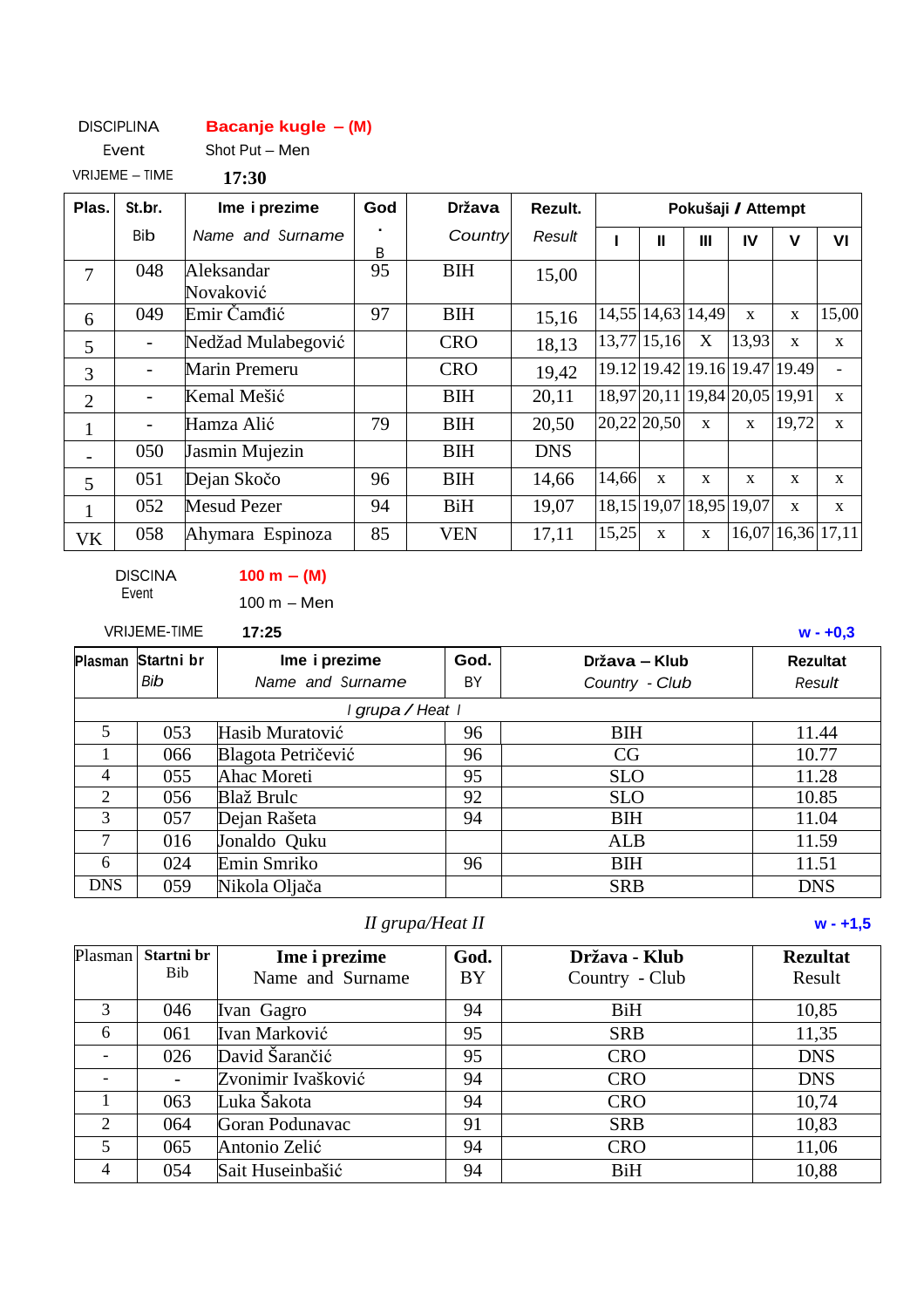DISCIPLINA Event **800 m – (M)** 800 m - Men

|                | <b>VRIJEME - TIME</b> | 17:35              |      |               |                 |
|----------------|-----------------------|--------------------|------|---------------|-----------------|
| PLAS.          | Startni broj          | Ime i prezime      | God. | Država - Klub | <b>Rezultat</b> |
|                | Bib                   | Name and Surname   | BY   | Contry - Club | Result          |
| 5              | 067                   | Nenad Radanović    |      | <b>SRB</b>    | 1:53.13         |
|                | -                     | Amel Tuka          | 91   | <b>BIH</b>    | 1:46.49         |
| $\overline{2}$ | -                     | Dušan Babić        | 90   | <b>BIH</b>    | 1:49.32         |
|                | 068                   | Abedin Mujezinović | 94   | <b>BiH</b>    | <b>DNF</b>      |
| $\overline{4}$ | 069                   | Marko Jovičić      | 96   | <b>BIH</b>    | 1:52.66         |
| 3              | 070                   | Bojan Stanišić     | 96   | <b>BIH</b>    | 1:52.34         |
|                | 071                   | Nikola Bursać      | 95   | <b>SRB</b>    | <b>DNS</b>      |
| $\tau$         | 072                   | Velibor Nikolić    | 97   | <b>SRB</b>    | 1:55.08         |
| 6              | 073                   | Stefan Čuković     | 97   | <b>BIH</b>    | 1:54.01         |
|                | 074                   | Lulzim Cengeli     | 94   | <b>ALB</b>    | <b>DNS</b>      |
|                | 076                   | Milan Todorović    | 94   | <b>SRB</b>    | <b>DNF</b>      |
|                |                       |                    |      |               |                 |

|       | <b>DISCIPLINA</b><br>Event | 400 m $- (Z)$<br>$400 \text{ m}$ -Women |        |                |                 |
|-------|----------------------------|-----------------------------------------|--------|----------------|-----------------|
|       | VRIJEME – TIME             | 17:45                                   |        |                |                 |
| Plas. | Startni broj               | Ime i prezime                           | God.   | Država - Klub  | <b>Rezultat</b> |
|       | Bib                        | Name and Surname                        | BY     | Country - Club | Result          |
| 5     | 077                        | Jelena Brkić                            | 96     | <b>CRO</b>     | 1:00.01         |
| 2     | 078                        | Bojana Kaličanin                        | 94     | <b>SRB</b>     | 55.71           |
|       |                            | Viktoria Nikolenka                      | 91     | <b>UKR</b>     | 54.40           |
| 4     | 079                        | Kanita Bilić                            | 97     | <b>BIH</b>     | 58.83           |
| 3     | 062                        | Katarina Sekulić                        | $00\,$ | <b>SRB</b>     | 57.74           |
| 7     | 081                        | Ivana Macanović                         | 97     | <b>BIH</b>     | 1:02.07         |
| 6     | 082                        | Tijana Tešanović                        | 97     | <b>BIH</b>     | 1:01.47         |

DISCIPLINA

**3000 m – (M)** 

Event

3000 m –Men VRIJEME - TIME **17:55** 

| PLAS.                    | Startni broj | Ime i prezime       | God. | Država - Klub  | <b>Rezultat</b> |
|--------------------------|--------------|---------------------|------|----------------|-----------------|
|                          | Bib          | Name and Surname    | BY   | Country - Club | Result          |
| 3                        |              | Muamer Hasanović    |      | <b>SRB</b>     | 8:37.07         |
| $\overline{\phantom{a}}$ | 083          | Ivan Malić          | 95   | <b>HRV</b>     | <b>DNF</b>      |
|                          |              | Hilary Kiptun Maiyo | 94   | <b>KEN</b>     | 8:03.75         |
| 5                        | 084          | Tomislav Kukec      | 92   | <b>CRO</b>     | 8:51.66         |
| 2                        |              | Abel Kibet Rop      | 86   | <b>KEN</b>     | 8:19.19         |
| 8                        | 085          | Božidar Vujić       | 96   | <b>BIH</b>     | 9:23.87         |
| 7                        | 086          | Ilija Pajmakoski    |      | <b>MKD</b>     | 9:21.09         |
| 9                        | 087          | Alija Imamović      | 96   | <b>BIH</b>     | 9:42.54         |
| 6                        | 088          | Miloš Krstić        | 87   | <b>SRB</b>     | 9:04.59         |
|                          | 089          | Saša Stolić         | 81   | <b>SRB</b>     | <b>DNS</b>      |
| 4                        | 075          | Mićović Nikola      | 98   | <b>SRB</b>     | 8:49.00         |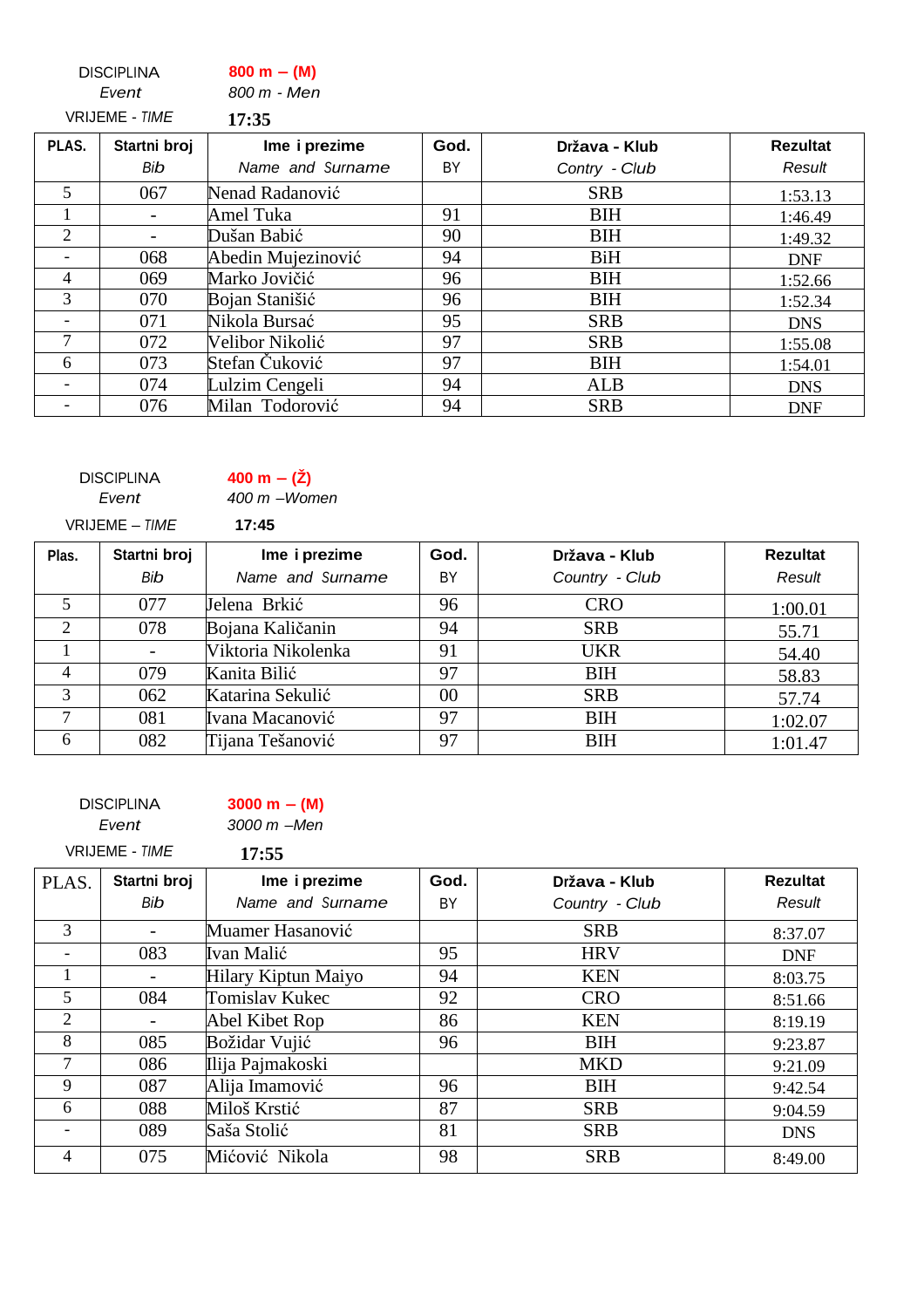#### DISCIPLINA **Koplje muški (M)**

| Event                 |     | Jevelin Thrown - Men |      |            |         |
|-----------------------|-----|----------------------|------|------------|---------|
| <b>VRIJEME - TIME</b> |     | 17:00                |      |            |         |
| Plas.<br>St.br.       |     | Ime i prezime        | God. | Država     | Rezult. |
|                       | Bib | Name and Surname     | BY   | Country    | Result  |
| 090<br>4              |     | Aleksandar Šešić     | 97   | <b>BIH</b> | 57,86   |
|                       |     | Timothy Herman       |      | REI        | 74 TQ   |

| 090 | Aleksandar Šešić      | Q <sub>7</sub> | <b>BIH</b> | 57.86 |       |              |              | 57,45 57,59 54,85                     |       |
|-----|-----------------------|----------------|------------|-------|-------|--------------|--------------|---------------------------------------|-------|
|     | <b>Timothy Herman</b> |                | <b>BEL</b> | 74.19 |       |              |              | $[74,19]$ $71,24$ $[73,33]$ $[72,91]$ | 71,10 |
|     | Dejan Mileusnić       | 91             | <b>BIH</b> | 75.75 |       | 75,04 73,50  | $\mathbf{X}$ | [73,61 75,75 71,17]                   |       |
| 091 | Aleksandar Mučić      |                | <b>BIH</b> | 49.95 | 49.95 | $\mathbf{x}$ | $\mathbf{X}$ | 46,73                                 |       |
| 092 | Krsmanović Miloš      |                | <b>SRB</b> | 63.08 |       |              |              | 58,80 57,29 60,20 62,77               | 63,08 |

**Pokušaji / Attempt**

**I II III IV V VI**

| <b>DISCIPLINA</b><br>Event | 1500 m $- (Z)$<br>$1500$ m $-W$ omen |  |  |  |  |
|----------------------------|--------------------------------------|--|--|--|--|
| VRIJEME – <i>TIME</i>      | 18:15                                |  |  |  |  |
| PLAS. St. Broj             | Ime i prezim                         |  |  |  |  |

| PLAS. | St. Broj   | Ime i prezime<br>God.    |        | Država - Klub  | <b>Rezultat</b> |
|-------|------------|--------------------------|--------|----------------|-----------------|
|       | <b>Bib</b> | Name and Surname         | BY     | Country - Club | Result          |
| 1     |            | Amela Terzić             |        | <b>SRB</b>     | 4:11.16         |
| 3     | 094        | Teodora Simović          |        | <b>SRB</b>     | 4:18.49         |
| 8     | 095        | Marija Stojanovska       |        | <b>MKD</b>     | 5:17.56         |
| 4     | 096        | Matea Parlov             | 92     | <b>HRV</b>     | 4:22.47         |
| 5     | 097        | Zsanett Kenesei          |        | <b>MAD</b>     | 4:24.97         |
| 7     | 098        | Evelyn Balogh            | 96     | <b>MAD</b>     | 4:42.63         |
| 9     | 099        | Anja Trebovac            | $00\,$ | <b>BIH</b>     | <b>DNS</b>      |
| 2     |            | Bobecea Claudina Mihaela | 92     | <b>RUM</b>     | 4:12.41         |
| 6     | 100        | Alenka Radej             | 83     | <b>SLO</b>     | 4:41.22         |
| 10    |            | Vladana Garanović        |        | <b>BIH</b>     | <b>DNF</b>      |